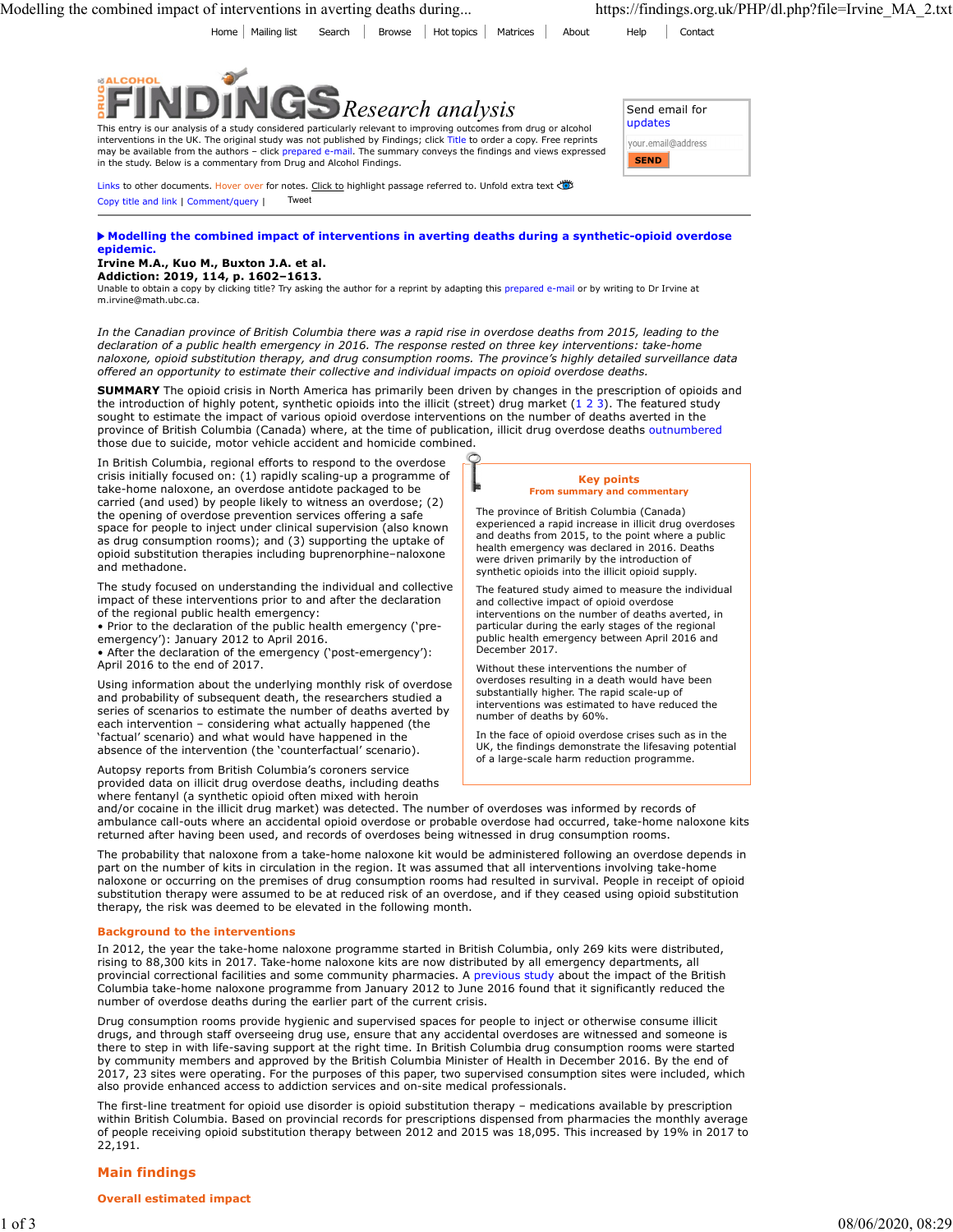Modelling the combined impact of interventions in averting deaths during... https://findings.org.uk/PHP/dl.php?file=Irvine\_MA\_2.txt

Between 2012 and the end of 2017 there were 2,177 overdose deaths in British Columbia, 77% of which involved fentanyl. In total an estimated 3,650 death events were averted by take-home naloxone, opioid substitution therapy, and drug consumption rooms during the study period.

Prior to the declaration of the public health emergency an estimated 660 death events were averted, rising to 3,030 deaths averted after the declaration of the emergency. Deaths averted represented 52% of all estimated possible deaths during the whole study period (31% pre-emergency and 60% post-emergency).

### Individual effects

The total number of deaths averted due to take-home naloxone was estimated to be 1,650, corresponding to 11 kits used per death averted. Of the total estimated possible deaths, 4% were pre-emergency (90 deaths) and 31% were post-emergency (1,580 deaths).

The total number of deaths averted at drug consumption rooms was 390, with 8% of all potential deaths averted pre-emergency and 5% post-emergency. The estimated number of deaths averted per site per month was 1.3.

The total number of deaths averted due to opioid substitution therapy was 960. Of these, 390 were preemergency (18% of estimated possible deaths) and 590 were post-emergency (12% of estimated possible deaths).

### Combined effects

Take-home naloxone plus drug consumption rooms averted 260 deaths pre-emergency and 1,960 postemergency

Drug consumption rooms plus opioid substitution therapy averted 550 deaths in the pre-emergency period and 830 in the post-emergency period.

Take-home naloxone plus opioid substitution therapy averted 480 deaths pre-emergency and 2,630 postemergency.

A further analysis [for which a supporting document was consulted] was conducted to assess the impact of each data source on the results – ie, how confident we can be in the estimates of deaths averted when different observations are removed from the statistical model. Removing ambulance call-out survey data inflated the number of deaths averted to 5,013 and take-home naloxone became a more significant contributor to the figures of averted deaths. This finding suggested that the number of ambulance-attended overdoses was critical to estimating the total deaths averted.

## The authors' conclusions

The study provided an estimate of the impact of three key substance use interventions, made possible by the highly detailed surveillance data in the region and its public health focus on harm reduction.

The rapid scale-up of take-home naloxone, opioid substitution therapy, and drug consumption rooms was estimated to have reduced the number of deaths by 60% during the early stages of the public health emergency in British Columbia. To further reduce overdose deaths, interventions that address the contaminated drug supply along with opioid substitution therapies will probably be needed.

One of the limitations of the study was that researchers were only able to analyse those interventions for which data existed, leaving out the potential contribution of approaches such as general education of the atrisk population through information campaigns, stigma reduction activities, provider training initiatives, and specific alerts.

**FINDINGS COMMENTARY** In the face of opioid overdose crises such as in the UK, the findings demonstrate the lifesaving potential of a large-scale harm reduction programme. The featured study found that the combined effect of take-home naloxone programmes, opioid substitution therapy, and drug consumption rooms was a 52% total reduction in overdose deaths between 2012 and 2017.

Take-home naloxone had the greatest individual effect on deaths overall, averting 1,650 deaths (versus 960 from opioid substitution therapy and 390 from drug consumption rooms). The combined effect of all three interventions was an estimated 3,650 deaths averted. In very close second was the 3,110 deaths averted by the combined impact of take-home naloxone plus opioid substitution therapy.

Drug consumption rooms averted comparatively few deaths on their own and in combination with the other interventions. However, it would be a mistake to read from this that drug consumption rooms are the most disposable arm of overdose prevention in this region. They are typically aimed at people who are extremely vulnerable to harm due to social exclusion, poor health and homelessness, rather than all people who use drugs, and include people injecting on the streets and not currently in treatment. Though the target group tends to be limited by design, the impact for the group could be significant – saving lives, but also maintaining contact with those often considered 'hard-to-reach', facilitating access to medical care, reducing immediate risks related to drug consumption, and stabilising and promoting health. which data estates. New Your back the position of a spectral in controllation of a spectral in a spectral in the second in the second in the second in the second in the second in the second in the second in the second in t the liferativity potential of a large-scale harm reduction programmes. The featured study found that the consumption<br>combined effect of take-home nalooxne programmes, opiold substitution therapy, and drug Consumption<br>Take-

As the researchers acknowledged, risk of overdose is not distributed evenly across the population, meaning that multiple "death events" may have been averted for one individual. Future studies could home in on the survival patterns of particular segments of the population, and how interventions mitigate their level of risk.

In the UK context, only two out of the three interventions (opioid substitution therapy and take-home naloxone) have been rolled out. In England a robust analysis of similar design to the featured study estimated that opioid substitution therapy prevented 880 opioid-related overdose deaths in England each year between 2008 and 2011, reducing total deaths by over 40%. A 2016 review of take-home naloxone found that the intervention has led to improved survival rates among programme participants and reduced heroin overdose mortality rates, and is accompanied by only a low rate of adverse events. Both of these interventions are examined in more depth and detail in Effectiveness Bank hot topics (1 2).

If there was an evidentiary threshold for trialling drug consumption rooms in the UK, the Home Affairs Select Committee on drugs policy, Independent Working Group on Drug Consumption Rooms, and Advisory Council on the Misuse of Drugs were confident in 2002, 2006, and 2016 (respectively) that this had been passed. However, according to recent statements from the Home Office and (then) Prime Minister, the UK

For related reading choose from a selection of Effectiveness Bank hot topics on drug consumption rooms, preventing overdose deaths, take-home naloxone, opioid substitute prescribing, and the overlapping problems associated with homelessness and substance use.

Last revised 08 June 2020. First uploaded 09 May 2020

Comment/query

Give us your feedback on the site (two-minute survey)